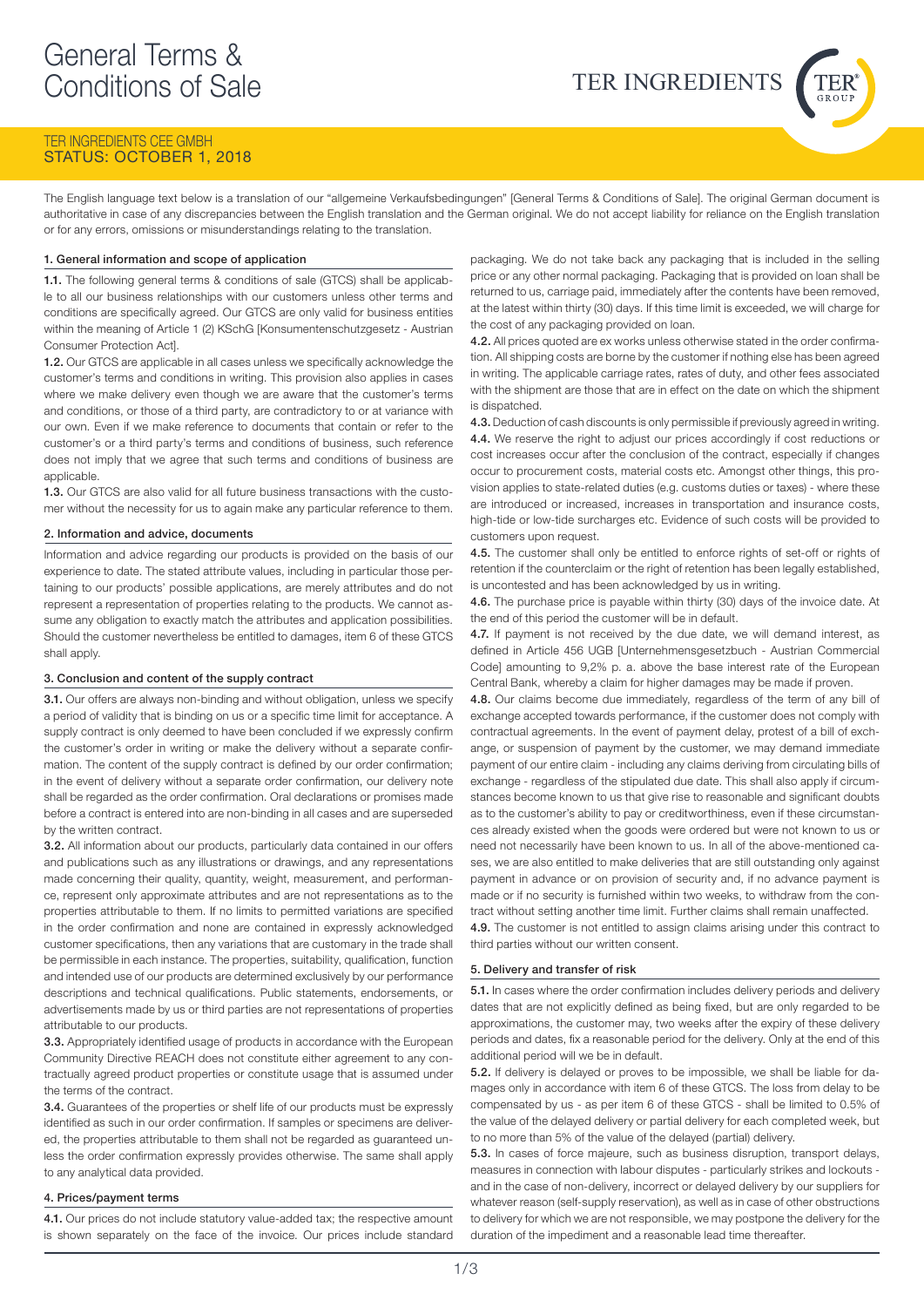5.4. If the impediment is expected to be a lasting one, we shall have the right to refuse delivery of all or a part of the goods. We will provide written notice to the customer if such a circumstance arises. In this case the customer shall have no claim to damages against us. The customer is then released from his responsibility of reciprocal performance and any consideration already provided will be returned.

5.5. We are entitled to make partial deliveries if the customer is able to use the partial delivery for the contractually intended purpose, delivery of the remainder of the ordered goods is assured and the customer does not thereby incur any significant additional expenditure or additional costs (unless we declare that we are willing to assume such costs). The place of performance is always Vienna.

5.6. If delivery on call is stipulated, the call-offs must be made within three months after the contract is entered into, unless otherwise agreed in writing. In the event the call for delivery is not made within the agreed period, item 5.8 of these GTCS shall apply accordingly.

5.7. All sales are ex works. Shipping and transport are always at the customer's risk. The risk passes to the customer in this case - even for partial deliveries - as soon as the shipment has been handed over to the person performing the transport, regardless of whether this person belongs to our company or is an outside entity, or as soon as the shipment has left our factory for the purpose of dispatch, unless item 5.8 of these GTCS becomes applicable.

5.8. If the customer refuses to accept the goods, or if there is a delay in dispatching the shipment for other reasons attributable to the customer, the passing of risk shall occur with the beginning of the customer's default in acceptance. The customer shall bear any storage costs incurred after risk is passed. We shall be entitled to charge for storage costs at a flat rate of 0.5% of the invoice amount for each month or alternatively to charge for any actual loss, unless the customer can prove that the actual loss is lower. Besides this, we may grant the customer an extension of fourteen (14) days and, after expiry of the extension period to no avail, we may withdraw from the contract or demand damages in lieu of performance.

## 6. Warranty and liability

6.1. The customer has the responsibility to carefully inspect the goods delivered immediately upon arrival at their destination, even if samples or specimens were sent beforehand. In particular, the condition of the goods shall be examined. If delivery is made in packing cases, cardboard boxes, or other containers, then a random sample is to be taken. The delivery shall be considered approved if no notification of the defects, including an exact description of the defect, is received by us in writing, or by fax, within two (2) weeks after receipt of the goods at the destination or, if the defect was not detectable during the inspection, within two (2) weeks after its discovery.

6.2. The aforementioned duty of disclosure also applies for over-deliveries and under-deliveries as well as possible wrong deliveries.

6.3. The carrier must be informed immediately of damage incurred during transport; the Standard Austrian Freight Forwarders' Terms and Conditions [Allgemeine Österreichische Spediteurbedingungen - AÖSp] are applicable in this respect. 6.4. In the event of a legitimate defect and timely notification thereof, at our choice, we shall either subsequently effect remedy through rectification of the defect or through replacement delivery of goods without a defect. If the subsequent remedy is not successful, the customer has the choice to either demand a reduction of the purchase price (right of reduction) or to rescind the contract (right of recission). However, if the defects are only slight, the customer shall have no right to rescind the contract. If, upon subsequent failure to remedy the defect, the customer chooses to withdraw from the contract, then the customer shall not additionally be entitled to damages because of the defect.

6.5. The preceding provisions define the extent of the warranty for our goods conclusively. In particular, our liability - on whatever legal grounds - for any other claims to which the customer may be entitled because of, or in connection with, defects in the delivered goods is governed exclusively by items 6.7 and 6.11 of these GTCS.

6.6. In so far as we have provided a warranty with respect to the properties attributable to our product, our liability is governed by the relevant statutory provisions.

6.7. For claims to damages deriving from culpable acts, on whatever legal grounds, including default (or delay), faulty deliveries, breach of duties arising out of an obligation or deriving from contract negotiations, tortious acts, product liability (with the exception of liability under the Austrian Product Liability Act [Produkthaftpflichtgesetz], we shall be liable only for damage caused intentionally or by gross negligence, unless the provisions apply that are stated in item 6.9 below of these GTCS.

6.8. Except for personal injury, we are only liable if at least gross negligence is proven by the injured party. Claims for damages shall become time-barred 6 months after knowledge of the damage and the damaging party, in any case 3 years after performance of the service or delivery. Any personal liability on the part of our legal representatives, vicarious agents and employees deriving from damage caused by slight negligence, with the exception of personal injury, on their part is excluded; moreover, any liability in such cases is also subject to limitation in accordance with the aforementioned provisions.

6.9. Before making a claim against us, the customer is obliged to first pursue all possible claims against our own supplier. To this end we agree to assign to the customer any warranty and compensation claims against our own supplier to which we may be entitled. The customer is also obliged to pursue the claims judicially. If the claim against our own supplier is unsuccessful, the customer shall be entitled to make a claim against us in accordance with items 6.7, 6.8, 6.9 and 6.11 of these GTCS.

6.10. Any warranty claims of the customer are limited to a period of up to one year after delivery of the goods. In so far as the prerequisites for recourse, as defined by Article 933b (1) ABGB [Allgemeines Bürgerliches Gesetzbuch - Austrian Civil Code], are complied with, then the corresponding limitation period defined in Article 933b (2) ABGB is applicable.

6.11. We are not liable for any terms agreed between the customer and the buyers of his goods that exceed the related statutory warranty provisions.

6.12. The seller is not liable in cases where fulfilment of the delivery obligation is impossible or cases where there is a delay in the fulfilment of the delivery, if the reasons for the impossibility of fulfilment or for the delay in fulfilment derive from proper compliance with regulatory requirements related to the European Chemical Directive (REACH).

6.13. Recourse claims within the meaning of Article 12 PHG [Produkthaftungsgesetz - Austrian Product Liability Act] are excluded unless the party entitled to recourse proves that the defect was caused in our sphere and was at least caused by gross negligence.

## 7. Reservation of title

7.1. We retain the title to any goods delivered by us until the customer has settled all claims deriving from the entire business relationship. This includes any existing claims as well as any claims arising after the contract is concluded.

7.2. If our goods are processed or combined, the products resulting from this process are to be regarded as processed goods. These are considered to be reserved goods as per item 7.1 of these GTCS. We acquire joint ownership of this conditional commodity to secure our claims mentioned in item 7.1, which the customer hereby transfers to us. The customer must store the objects subject to our joint ownership free of charge as a contractual accessory obligation. The amount of the joint ownership share is determined in proportion to the value of our product (calculated on the basis of the final invoice amount including VAT) and the object created by the production or combination at the time of processing or combination. This provision shall apply analogously to products which have been created by combining, blending, mixing or in any other way.

7.3. The customer is obligated at all times to keep the reserved goods fully insured against all usual risks and to provide evidence of such insurance to us upon request. The customer hereby assigns any claim entitlement deriving from the insurance to us.

7.4. The customer shall hold the reserved goods for us in safe custody. We shall be allowed upon request to perform an inventory count and appropriately label or mark the goods at the storage site at any time. The customer must immediately inform us of seizures or other impairments of our rights by third parties, stating all of the particulars that will enable us to take action against such acts by all legal means.

7.5. The customer may sell the reserved goods, but only in the ordinary course of business according to the customer's normal terms and conditions, if it is ensured that the customer's claims arising from the resale shall pass to us in accordance with the provisions contained in items 7.6 to 7.8 of these GTCS.

7.6. The customer hereby now assigns to us any claims, including all ancillary rights, arising from the resale of the reserved goods, including resale under the terms of contracts for work or services, or contracts for the delivery of movable things to be made or manufactured. They serve as security for us to the same extent as the reserved goods. The customer is only entitled to assign the claims to third parties with our prior written consent.

7.7. If the customer sells the reserved goods together with other goods not delivered by us, then the assignment of the claim arising from the resale shall be valid only in the amount of the invoiced value of our reserved goods at the time of delivery. For the resale of goods in which we share ownership, as per items 7.2 of these GTCS, the assignment of the claims shall be valid in the amount of this co-owned share.

7.8. Should the assigned claim be included in a current invoice, the customer hereby now assigns to us a portion of the balance, including the closing balance of a current account, corresponding to the amount of that claim.

7.9. The customer has the right, until it is revoked, to collect claims arising from